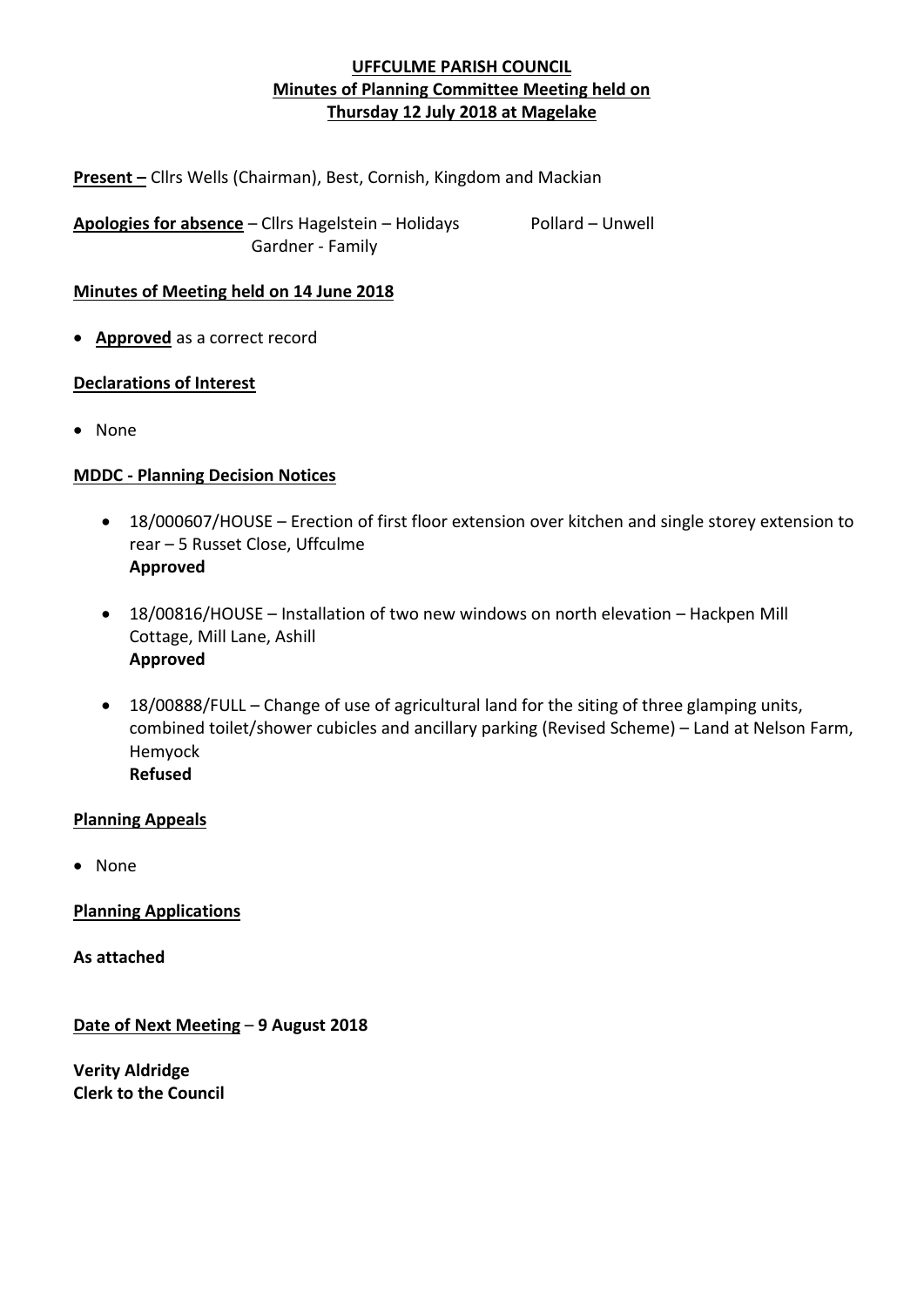• **18/00929/FULL –** Change of use of agricultural land for the installation of 16 panels on ground mounted photovoltaic solar array and installation of solar water heating tubes on the South elevation of Black Barn - Land and Building at NGR 309470 109286 (Black Barn), Blackborough, Devon

**The Council has no objections to the application**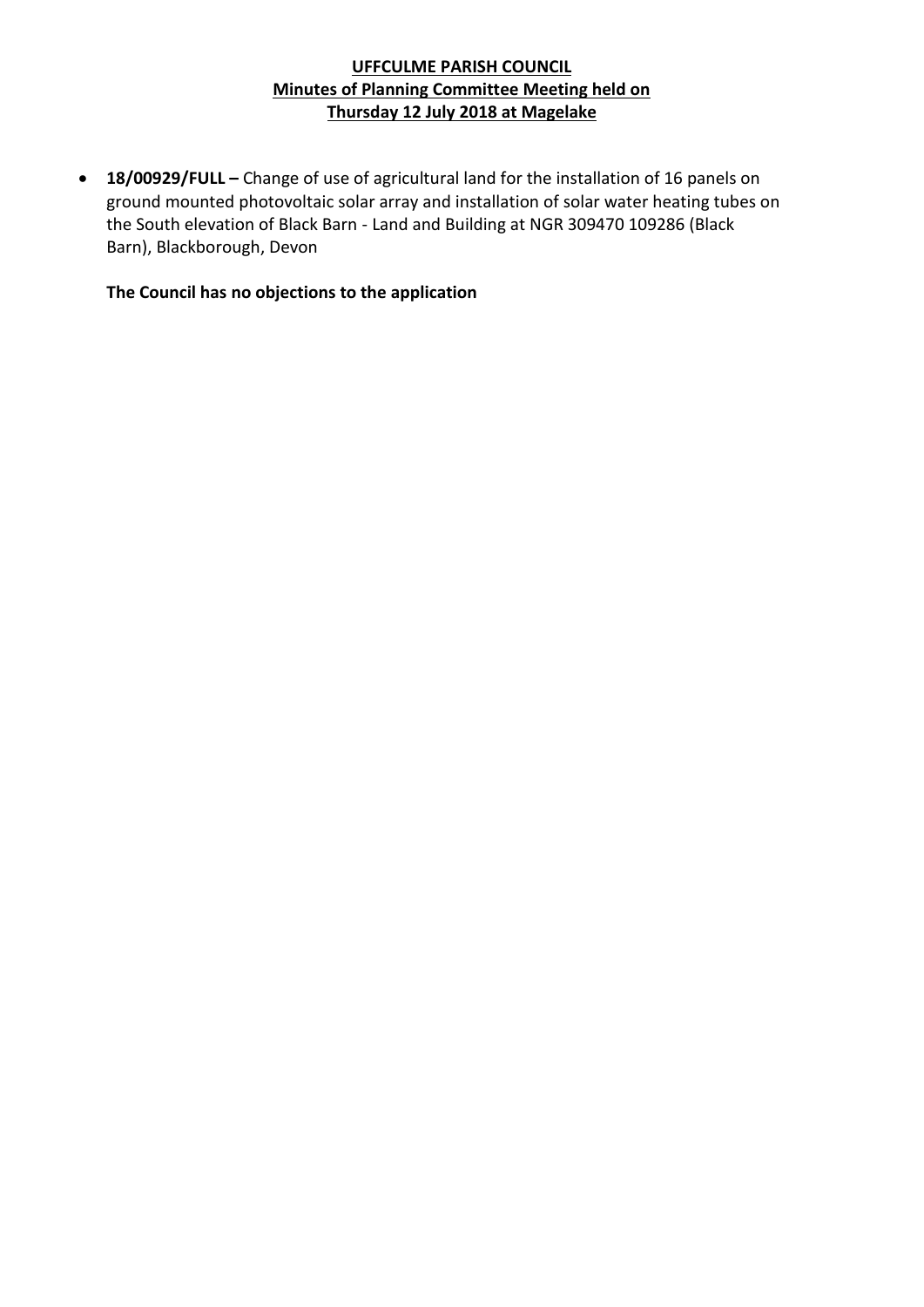• **18/00912/FULL**– Replacement of monopitch roof with pitched roof - Retratt Kentisbeare **Cullompton** 

**The Parish Council has no objection to the application.**